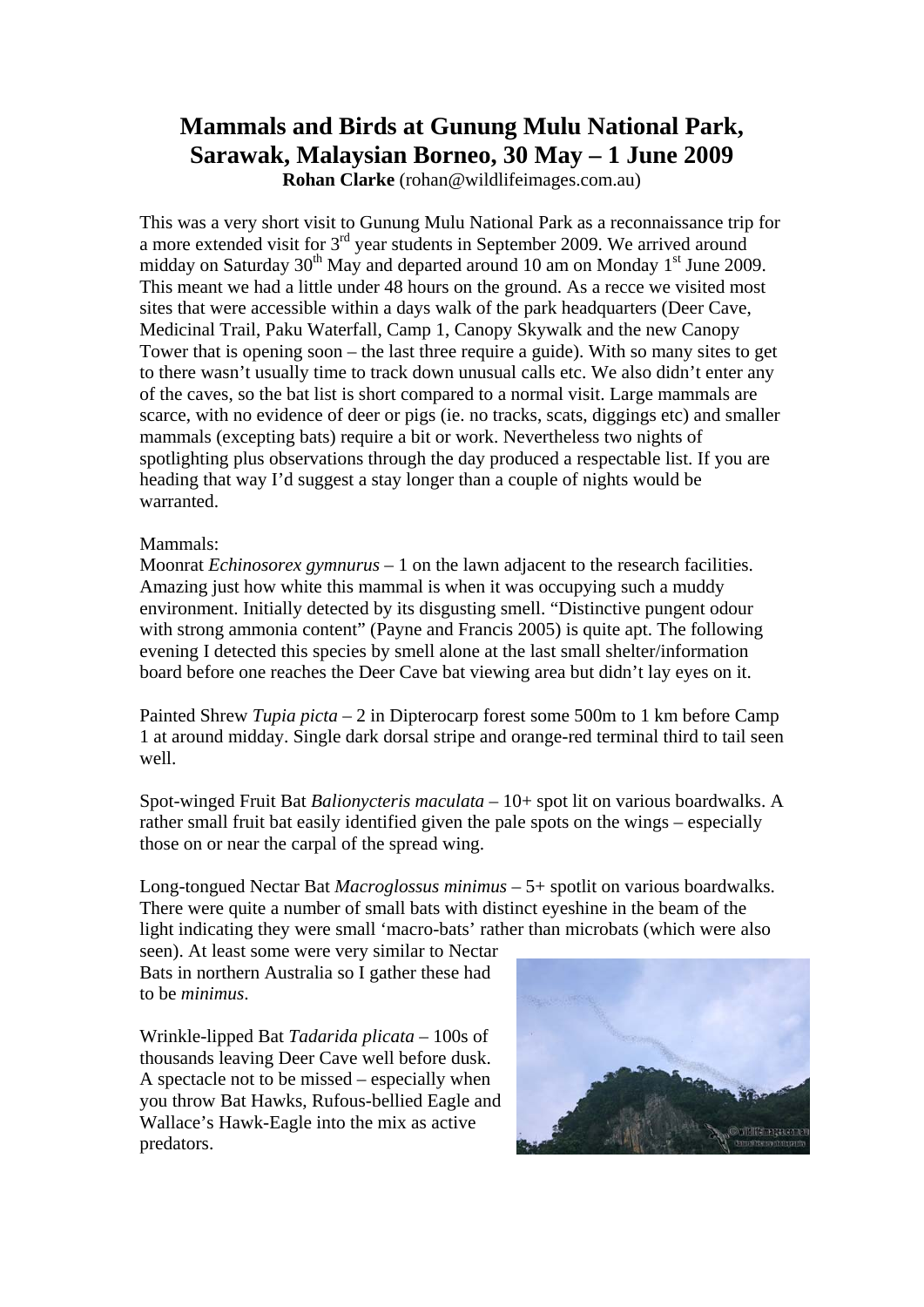Bornean Tarsier *Tarsius bancanus* – 1 spotlit on the short side-track that will open to the forest tower in the coming months. A fantastic animal that was surprisingly approachable. Photographs of this animal can be found here [http://www.pbase.com/wildlifeimages/horsfields\\_tarsier](http://www.pbase.com/wildlifeimages/horsfields_tarsier)

Long-tailed Macaque *Macaca fascicularis* – 2+ dropping down the cliff face at Deer Cave through a narrow belt of connecting trees. That these animals were free falling 10+ m at a time from tree crown to tree crown down an almost sheer 200m cliff made me feel sick to watch!

Plantain Squirrel *Calloscuiurus notatus* – 2 feeding on bark of tall trees in the vicinity of the park headquarters.

Plain Pigmy Squirrel *Exilisciurus exilis* – several on various boardwalks including the walk to Deer Cave, 2 on dipterocarp forest just before Camp 1 and 1 in the gardens of the park headquarters.



Small-toothed Palm Civet *Arctogalida trivigata* – 1 animal spot lit on the Deer Cave boardwalk within about 200m of the park headquarters area. Very agile when moving through the tall canopy.

Birds: (Miri  $=$  in and around township of Miri, Mulu  $=$  within the bounds of the Mulu National Park, M/M at both Miri and Mulu, We also spent about 2 hours at Lambir Hills National Park – a nice park 25 minutes by Taxi from Miri that warrants a longer visit.)

Little Egret (Miri) Bat Hawk (Mulu) Rufous-bellied Eagle (Mulu) Wallace's Hawk-Eagle (Mulu) Oriental Honey-Buzzard (Miri) Rock Dove (Miri) Spotted Turtle-dove (Miri) Zebra Dove (Miri) Emerald Dove (Mulu) Treron spp. (M/M) Plaintive Cuckoo (Mulu) Barred Eagle-Owl (Mulu) Reddish Scops Owl (Mulu) Edible/Black-nest Swiftlet (M/M) Glossy Swiftlet (M/M) House Swift (M/M) Grey-rumped Tree-swift (Mulu) Rufous-backed Kingfisher (Mulu) Rufous-collard Kingfisher (Mulu) Collared Kingfisher (Miri)